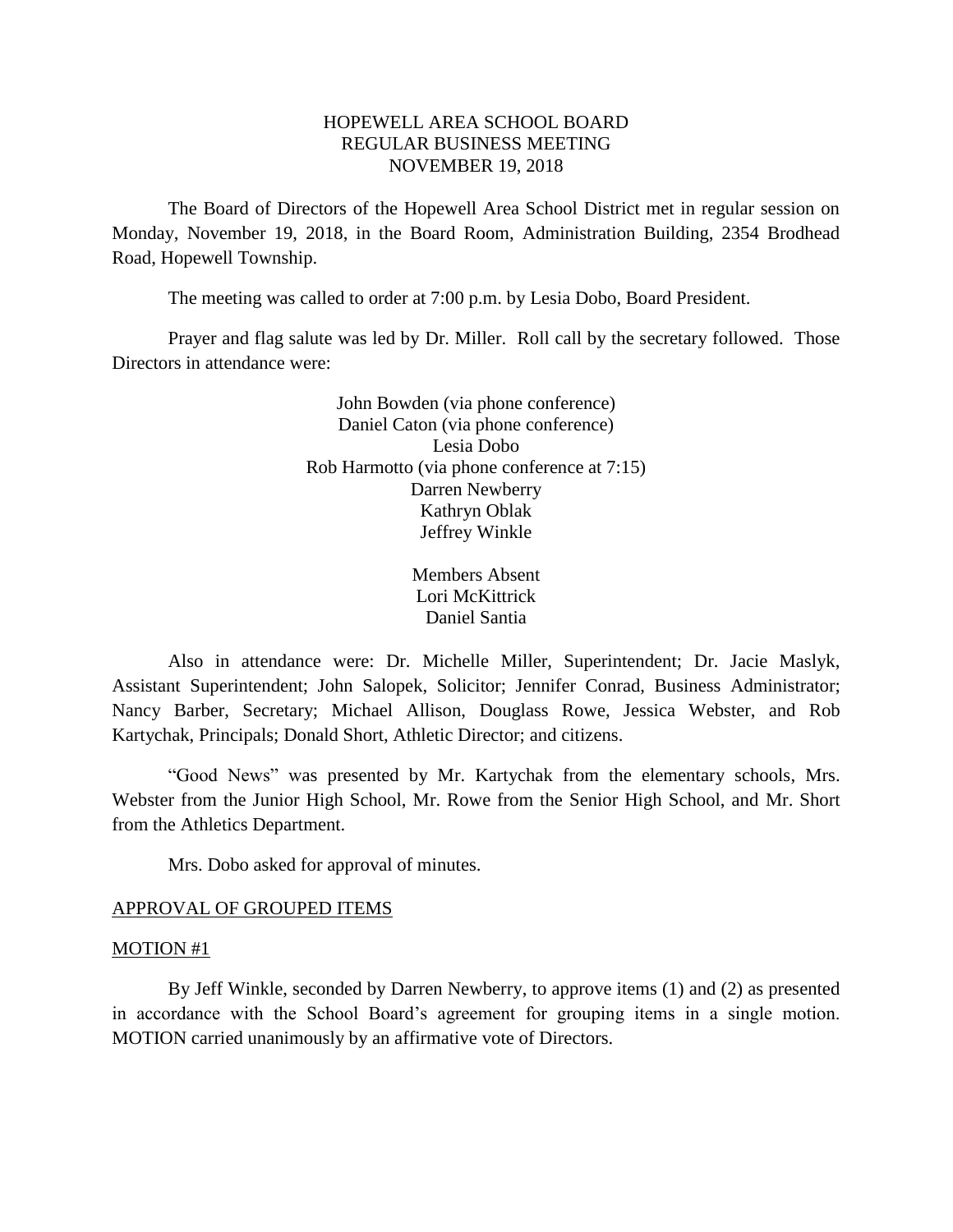# Approval of Minutes

- 1. Recommendation to approve the October 15, 2018 business meeting minutes as presented.
- 2. Recommendation to approve the November 5, 2018 work meeting minutes as presented.

# APPROVAL OF GROUPED ITEMS

## MOTION #2

By Kathryn Oblak seconded by Jeff Winkle, to approve items (1) through (3) as presented in accordance with School Board's agreement for grouping items in a single motion. MOTION carried unanimously by an affirmative vote of all Directors in attendance.

## Tax Collectors' Report

1. Recommendation to accept report for taxes collected for the month of November 2018, as presented, and make said report a part of these minutes.

## Treasurer's Report

2. Recommendation to accept report of the Treasurer for the month of November 2018, as presented, and make said report a part of these minutes.

## Financial Statements

3. Recommendation to accept Financial Statements for the month of November 2018, as presented, and make said statements a part of these minutes.

### VISITOR'S COMMENTS

No visitors wished to address the Board.

At this time Mrs Dobo asked that Committee discussion and recommendations begin.

### **Education/Curriculum/Instruction by Jeff Winkle, Chair**

Dr. Miller discussed the Safe2Say Something program. A program developed by the Pennsylvania Office of Attorney General (OAG), which allows individuals to submit secure and anonymous safety concerns to help identify and intervene when unsafe and/or harmful behaviors take place within K-12 schools statewide. Dr. Miller has identified the individuals responsible for the program within the District and will be ready to train once all specifics have been identified by the OAG.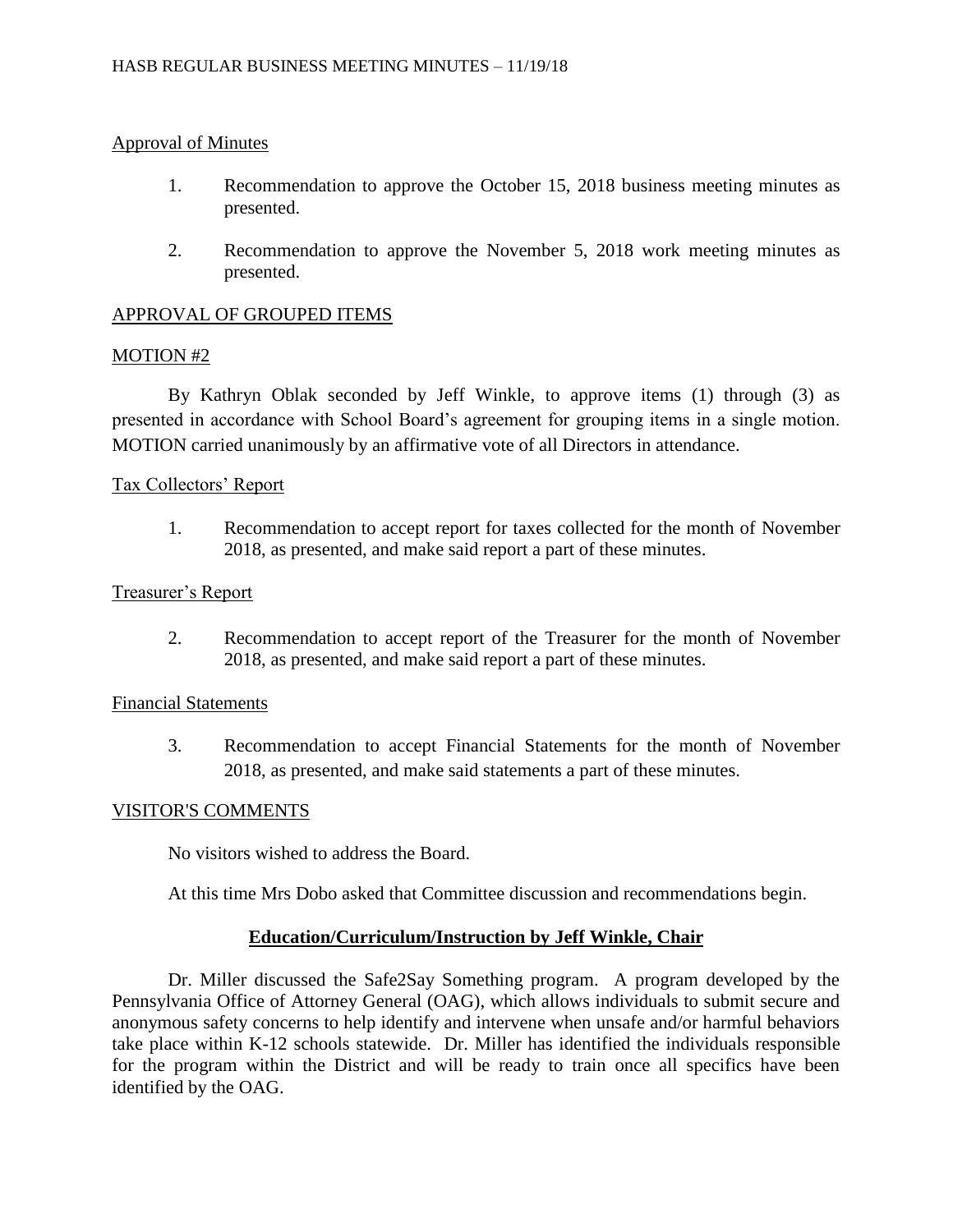# **Athletics by Darren Newberry**

#### MOTION #3

By Darren Newberry, seconded by Jeff Winkle, to approve the payment of fall coaches beyond the regular season. MOTION carried unanimously by an affirmative vote of all Directors in attendance.

### MOTION #4

By Darren Newberry, seconded by Kathryn Oblak, to approve the request from Mike Shuleski for the junior varsity and varsity baseball teams to attend spring training at the Ripken facilities in Myrtle Beach, South Carolina from March 27, 2019 through March 31, 2019. MOTION carried unanimously by an affirmative vote of all Directors in attendance.

#### MOTION #5

By Darren Newberry, seconded by Jeff Winkle, to approve the revised winter coaches and salaries. MOTION carried unanimously by an affirmative vote of all Directors in attendance.

# **Buildings and Grounds by Kathryn Oblak**

#### MOTION #6

By Kathryn Oblak, seconded by Darren Newberry, to approve the request of Hopewell Little Lady Vikings Basketball to use Gym B at the Junior High School from November 2018 through March 2019 for practice and games. MOTION carried unanimously by an affirmative vote of all Directors in attendance.

### **Finance and Budget by Jeff Winkle, Chair**

### APPROVAL OF GROUPED ITEMS

#### MOTION #7

By Jeff Winkle, seconded by Kathryn Oblak, to approve items (1) through (3) and to ratify items (4) and (5) as presented in accordance with School Board's agreement for grouping items in a single motion. MOTION carried unanimously by an affirmative roll call vote of all Directors in attendance.

- 1. General Fund List of Bills in the amount of \$617,002.73
- 2. Cafeteria Fund payments in the amount of \$117,454.03
- 3. Capital Reserve Fund payments in the amount of \$48,507.96
- 4. General Fund payments in the amount of \$2,850,953.88
- 5. Capital Reserve Fund payments in the amount of \$45,255.09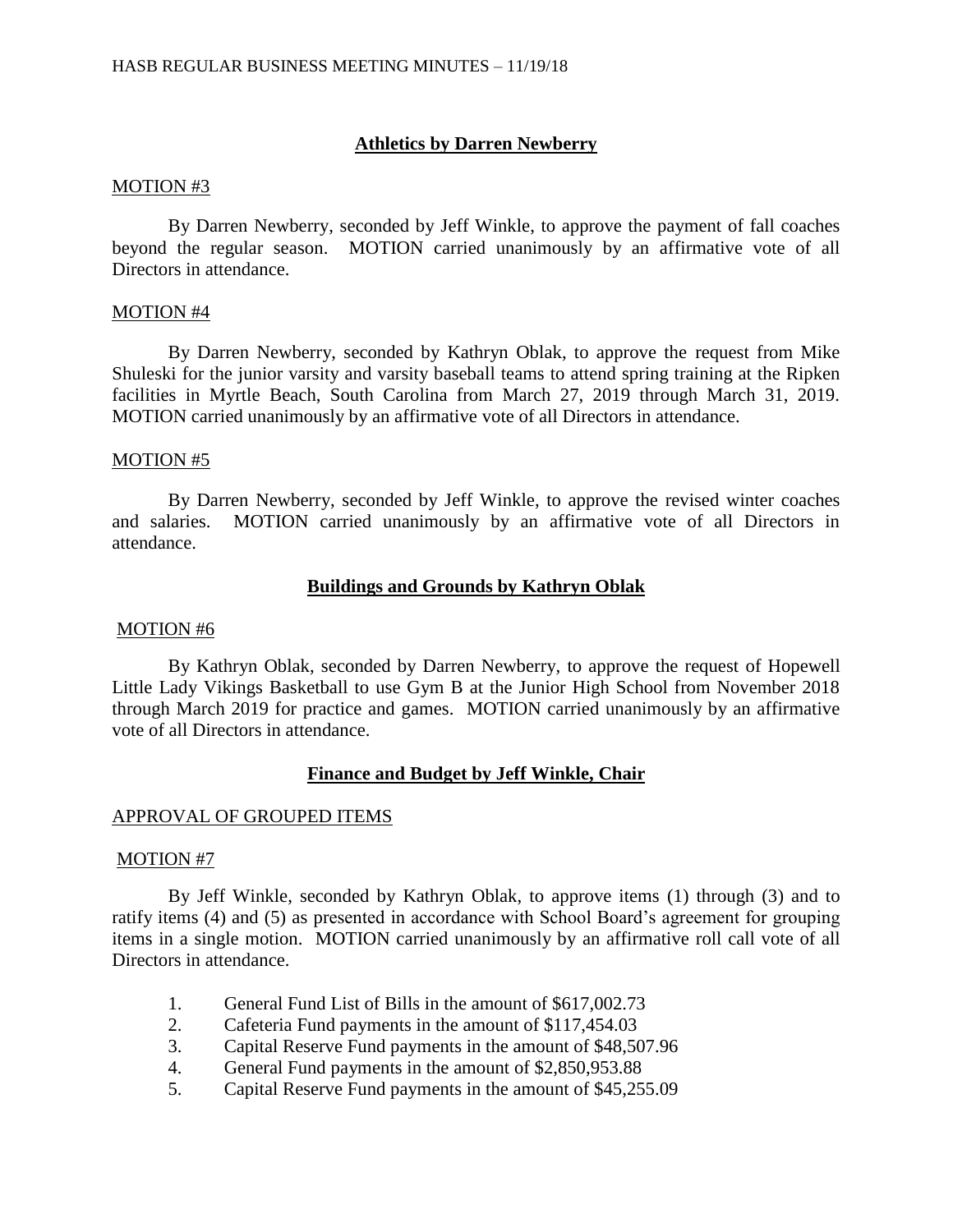#### MOTION #8

By Jeff Winkle, seconded by Darren Newberry, to approve a Resolution to participate in the Beaver Valley Intermediate Unit's Joint Renewal of the Administrators Travel Accident Insurance coverage, effective for the period beginning December 1, 2018 through November 30, 2019, at an annual premium of \$17 per person. MOTION carried unanimously by an affirmative vote of all Directors in attendance.

### **Legislative by Kathryn Oblak; Chair**

#### MOTION #9

By Kathryn Oblak, seconded by John Bowden, to approve the HASD Board of Directors Reorganization meeting on December 3, 2018 at 7:00 p.m. in the Central Administration Board Room. MOTION carried unanimously by an affirmative roll call vote of all Directors in attendance.

# **Personnel by Kathryn Oblak**

#### MOTION #10

By Kathryn Oblak, seconded by Darren Newberry, to approve the appointment of Lori Colangelo and Stephanie Valentine, co-sponsors of the Computer Club at the Senior High School. MOTION carried unanimously by an affirmative vote of all Directors in attendance.

#### MOTION #11

By Kathryn Oblak, seconded by Jeff Winkle, to approve the employment of Melissa Haywood, long-term substitute for Family & Consumer Science at the Senior High School, effective October 18, 2018. MOTION carried unanimously by an affirmative vote of all Directors in attendance.

#### MOTION #12

By Kathryn Oblak, seconded by John Bowden, to approve the change of employment status for Marissa Bufalini from lifeguard, to head lifeguard at a rate of \$9.00 per hour, effective December 1, 2018. MOTION carried unanimously by an affirmative vote of all Directors in attendance.

#### MOTION #13

By Kathryn Oblak, seconded by Darren Newberry, to approve the employment of Beth Butter, substitute cafeteria worker, effective November 15, 2018. MOTION carried unanimously by an affirmative vote of all Directors in attendance.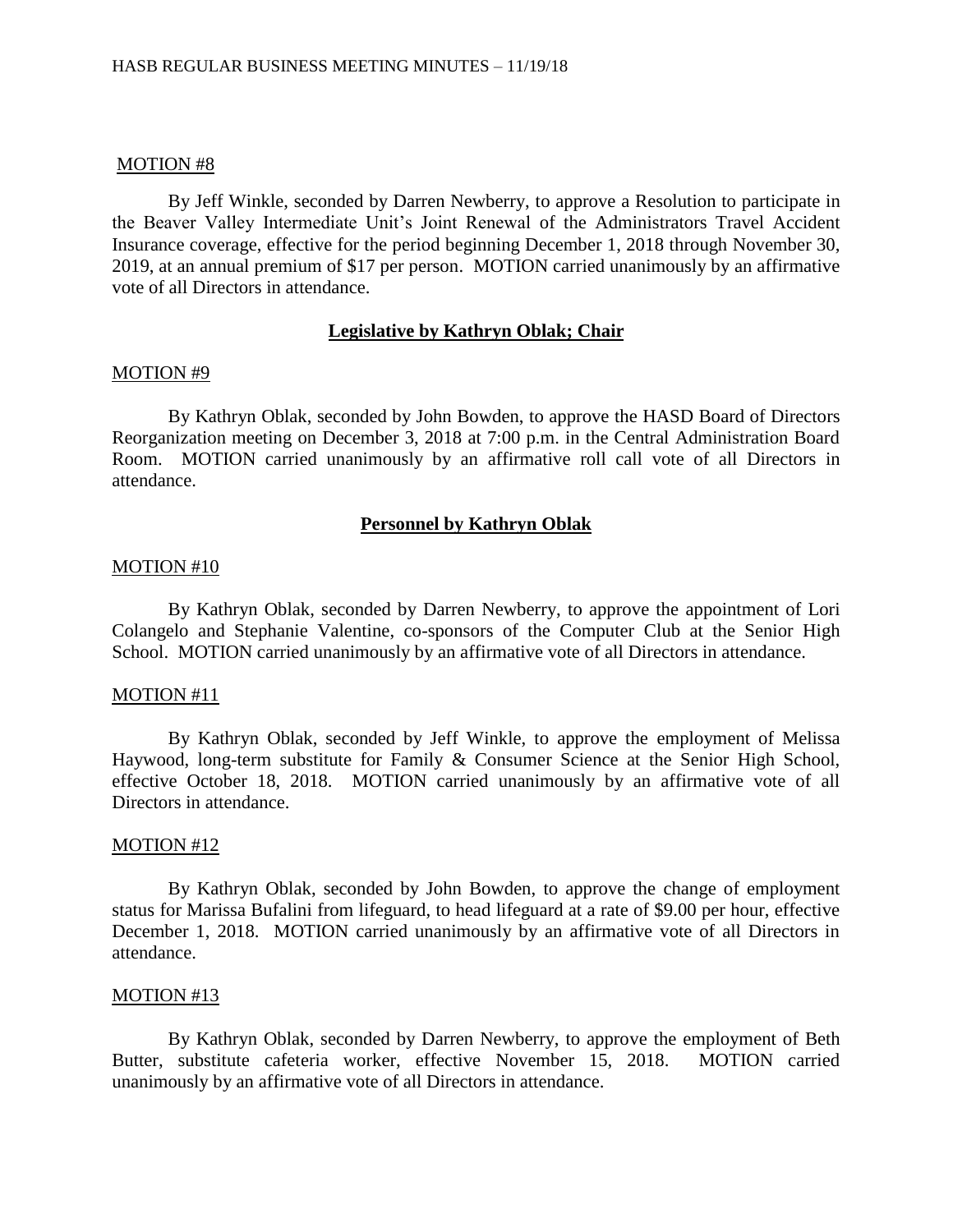## MOTION #14

By Kathryn Oblak, seconded by Darren Newberry, to approve the employment of Eric Compton, substitute custodian, effective November 8, 2018. MOTION carried unanimously by an affirmative vote of all Directors in attendance.

### MOTION #15

By Kathryn Oblak, seconded by Jeff Winkle, to approve the employment of Dena Litfin, substitute transportation aide, effective November 13, 2018. MOTION carried unanimously by an affirmative vote of all Directors in attendance.

### MOTION #16

By Kathryn Oblak, seconded by Jeff Winkle, to accept the resignation of Sarah Gold, substitute nurse, effective November 5, 2018. MOTION carried unanimously by an affirmative vote of all Directors in attendance.

# **Policy/Planning by Darren Newberry, Chair**

### APPROVAL OF GROUPED ITEMS

### MOTION #17

By Darren Newberry, seconded by Kathryn Oblak, to approve items (1) and (2) as presented in accordance with School Board's agreement for grouping items in a single motion. MOTION carried unanimously by an affirmative roll call vote of all Directors in attendance.

- 1. Policy 246 School Wellness
- 2. Policy 917 Parental/Family Engagement

### Superintendent's Report

Dr. Miller congratulated Mr. Salopek on receiving the 2018 Ben Franklin award from the Beaver County Foundation. Mr. Salopek helped create the foundation in 1992.

The Hopewell Police Department has a new K-9 officer. Officer Lex is a 2-year old German shepherd that will do patrol work and narcotics detection with his handler, Officer Aaron Lopez.

Dr. Miller announced that the Nancy Lieberman Foundation had awarded the Hopewell Police Department a \$5,000.00 grant for continued development of the Dream Court at Margaret Ross Elementary School.